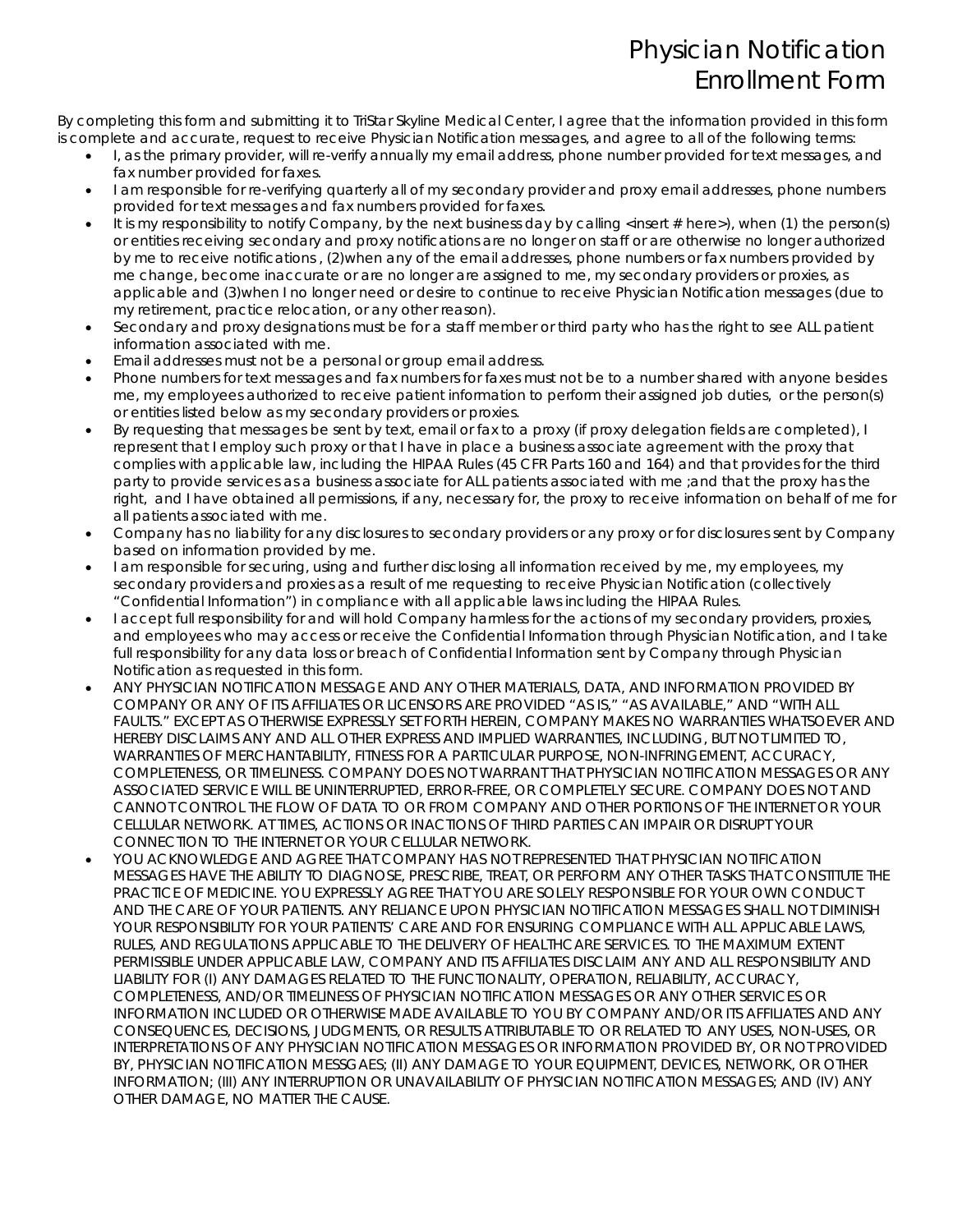### **Primary Provider Information**

|                                                                                                                                                                                                                                       | Date of Request                                                   |                                  |                         |  |  |  |
|---------------------------------------------------------------------------------------------------------------------------------------------------------------------------------------------------------------------------------------|-------------------------------------------------------------------|----------------------------------|-------------------------|--|--|--|
|                                                                                                                                                                                                                                       |                                                                   |                                  |                         |  |  |  |
| Primary Provider's Name (Last, first, middle initial)                                                                                                                                                                                 | <b>NPI Number</b>                                                 |                                  |                         |  |  |  |
|                                                                                                                                                                                                                                       | $\overline{\mathbf{v}}$                                           |                                  |                         |  |  |  |
| Office Address, City, ST, ZIP Code                                                                                                                                                                                                    | Practice Name                                                     |                                  |                         |  |  |  |
| <b>Email Address</b>                                                                                                                                                                                                                  |                                                                   |                                  |                         |  |  |  |
| Patient events to be notified of:                                                                                                                                                                                                     |                                                                   |                                  |                         |  |  |  |
| Discharge AMA<br>Death                                                                                                                                                                                                                | $\Box$ Inpatient Admit                                            |                                  | <b>ED Registration</b>  |  |  |  |
| $\Box$<br>Birth                                                                                                                                                                                                                       | Transfer to ICU<br>$\Box$ Inpatient Discharge                     |                                  | <b>ED Discharge</b>     |  |  |  |
| <b>Delivery Options:</b>                                                                                                                                                                                                              |                                                                   |                                  |                         |  |  |  |
| <b>Facilities</b>                                                                                                                                                                                                                     |                                                                   |                                  |                         |  |  |  |
| You have the option to receive notifications from all the facilities you are associated with in the Meditech Provider                                                                                                                 |                                                                   |                                  |                         |  |  |  |
| Dictionary where a patient presents themselves and you are marked as their PCP by registration.                                                                                                                                       |                                                                   |                                  |                         |  |  |  |
|                                                                                                                                                                                                                                       |                                                                   |                                  |                         |  |  |  |
|                                                                                                                                                                                                                                       |                                                                   |                                  |                         |  |  |  |
|                                                                                                                                                                                                                                       |                                                                   |                                  |                         |  |  |  |
|                                                                                                                                                                                                                                       |                                                                   |                                  |                         |  |  |  |
| <b>Attachments</b>                                                                                                                                                                                                                    |                                                                   |                                  |                         |  |  |  |
| By default: PDOC for the patient event will be sent as a PDF attachment (for email and fax) if available at the time the<br>notification is sent. If not available, it can still be sent up to 7 days after the patient event occurs. |                                                                   |                                  |                         |  |  |  |
| Opt in to receive Discharge Instructions.                                                                                                                                                                                             |                                                                   |                                  |                         |  |  |  |
| Notification Method & Frequency                                                                                                                                                                                                       |                                                                   |                                  |                         |  |  |  |
| Days of the Week to Receive Notifications:                                                                                                                                                                                            |                                                                   |                                  |                         |  |  |  |
| Monday<br>$\Box$ Tuesday                                                                                                                                                                                                              | $\Box$ Wednesday<br>$\Box$ Thursday                               | $\Box$ Friday<br>$\Box$ Saturday | $\Box$ Sunday           |  |  |  |
| $\Box$ Text Preferences                                                                                                                                                                                                               | Ш<br><b>Email Preferences</b>                                     | $\Box$                           | <b>Fax Preferences</b>  |  |  |  |
| Phone $#$ :                                                                                                                                                                                                                           | [Email address filled out at the top of the<br>form will be used] | $Fax#$ :                         |                         |  |  |  |
| Text Notification Schedule: (i.e. 8am to<br>5pm)                                                                                                                                                                                      | <b>Email Notification Schedule:</b>                               |                                  | *faxes are sent hourly. |  |  |  |

| ווועט                                                                                |     |                                                                                        |     |  |
|--------------------------------------------------------------------------------------|-----|----------------------------------------------------------------------------------------|-----|--|
| From:                                                                                | To: | From:                                                                                  | To: |  |
| *if you do not specify a timeframe, text<br>will be sent up to 15 minutes after each |     | Delivery Schedule Options: (pick one or it will<br>default to hourly on the half hour) |     |  |
| patient event.                                                                       |     | $\Box$ Sent every hour on the half hour<br>$\Box$ Sent at 6:30am                       |     |  |
|                                                                                      |     | $\Box$ Sent at 6:30am and 6:30pm                                                       |     |  |
|                                                                                      |     | $\Box$ Sent at 6:30am, 10:30am, 2:30pm, and<br>6:30pm                                  |     |  |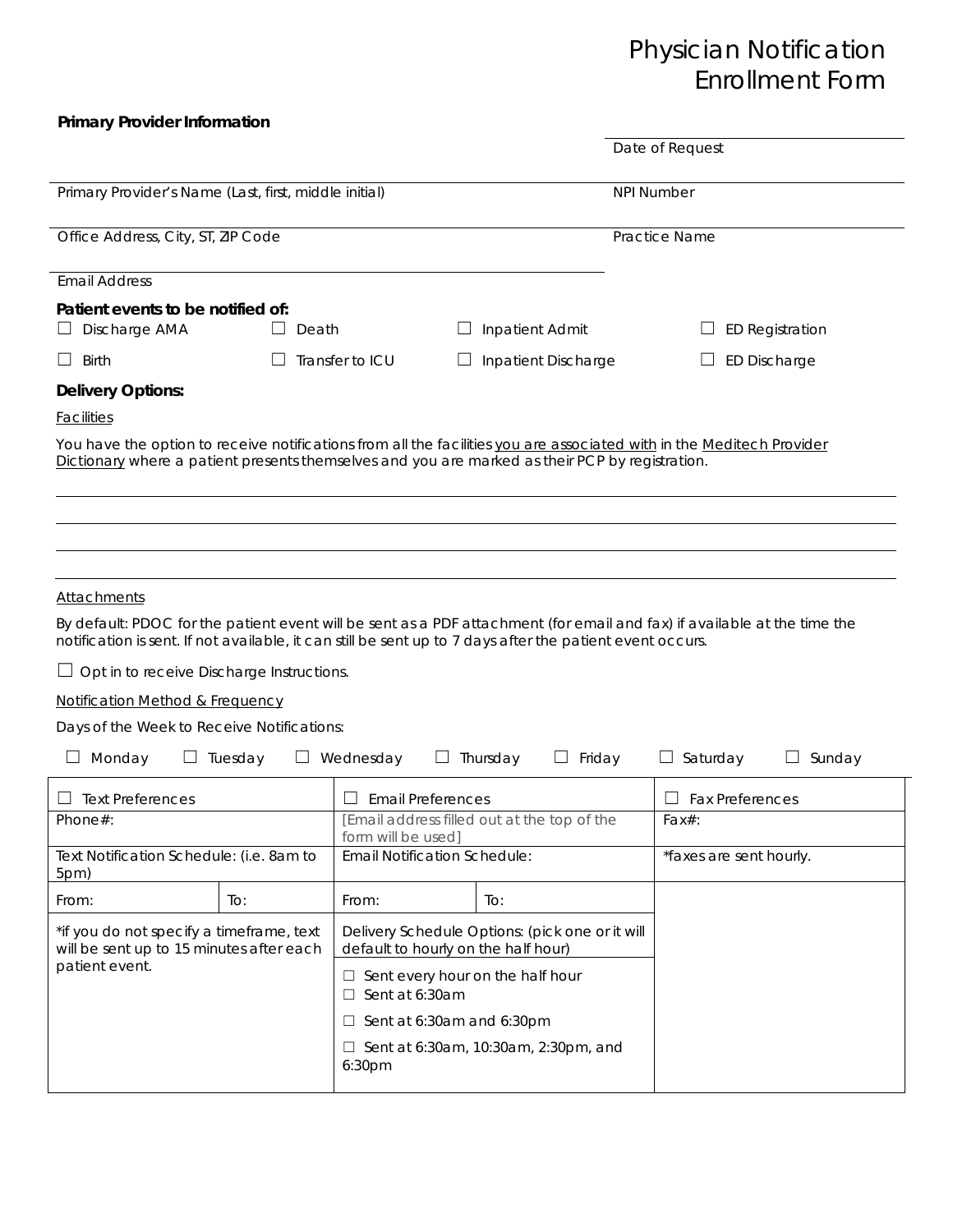#### **(optional) Secondary Provider Information:** will receive notifications for patients associated with the primary provider.

Secondary Provider's Name (Last, first, middle initial) New York New York New York New York Number

Email Address

**Patient events to be notified of:**  Same as primary

### **Delivery Options:**

**Facilities** 

You have the option to receive notifications from all the facilities, the Primary Provider is associated with in the Meditech *Provider Dictionary, where a patient presents themselves and the Primary Provider is marked as their PCP by registration.* 

#### Attachments

By default: PDOC for the patient event will be sent as a PDF attachment (for email and fax) if available at the time the notification is sent. If not available, it can still be sent up to 7 days after the patient event occurs.

**Same as primary:** Opt in to also receive Discharge Instructions.

#### Notification Method & Frequency

Days of the Week to Receive Notifications:

| Monday                                                                                                 | Tuesday | Wednesday                                                                              | Thursday<br>Friday                          | Saturday<br>$\Box$                | Sunday |
|--------------------------------------------------------------------------------------------------------|---------|----------------------------------------------------------------------------------------|---------------------------------------------|-----------------------------------|--------|
| <b>Text Preferences</b>                                                                                |         | <b>Email Preferences</b>                                                               |                                             | <b>Fax Preferences</b><br>$\perp$ |        |
| Phone $#$ :                                                                                            |         | [Email address filled out at the top of the<br>form will be used]                      |                                             | $Fax#$ :                          |        |
| Text Notification Schedule: (i.e. 8am to<br>5pm)                                                       |         | <b>Email Notification Schedule:</b>                                                    |                                             | *faxes are sent hourly.           |        |
| From:                                                                                                  | To:     | From:                                                                                  | $\overline{1}$ O:                           |                                   |        |
| *if you do not specify a timeframe, text<br>will be sent up to 15 minutes after each<br>patient event. |         | Delivery Schedule Options: (pick one or it<br>will default to hourly on the half hour) |                                             |                                   |        |
|                                                                                                        |         | Sent every hour on the half hour<br>⊔<br>Sent at 6:30am<br>$\perp$                     |                                             |                                   |        |
|                                                                                                        |         | Sent at 6:30am and 6:30pm<br>$\Box$                                                    |                                             |                                   |        |
|                                                                                                        |         | 6:30 <sub>pm</sub>                                                                     | $\Box$ Sent at 6:30am, 10:30am, 2:30pm, and |                                   |        |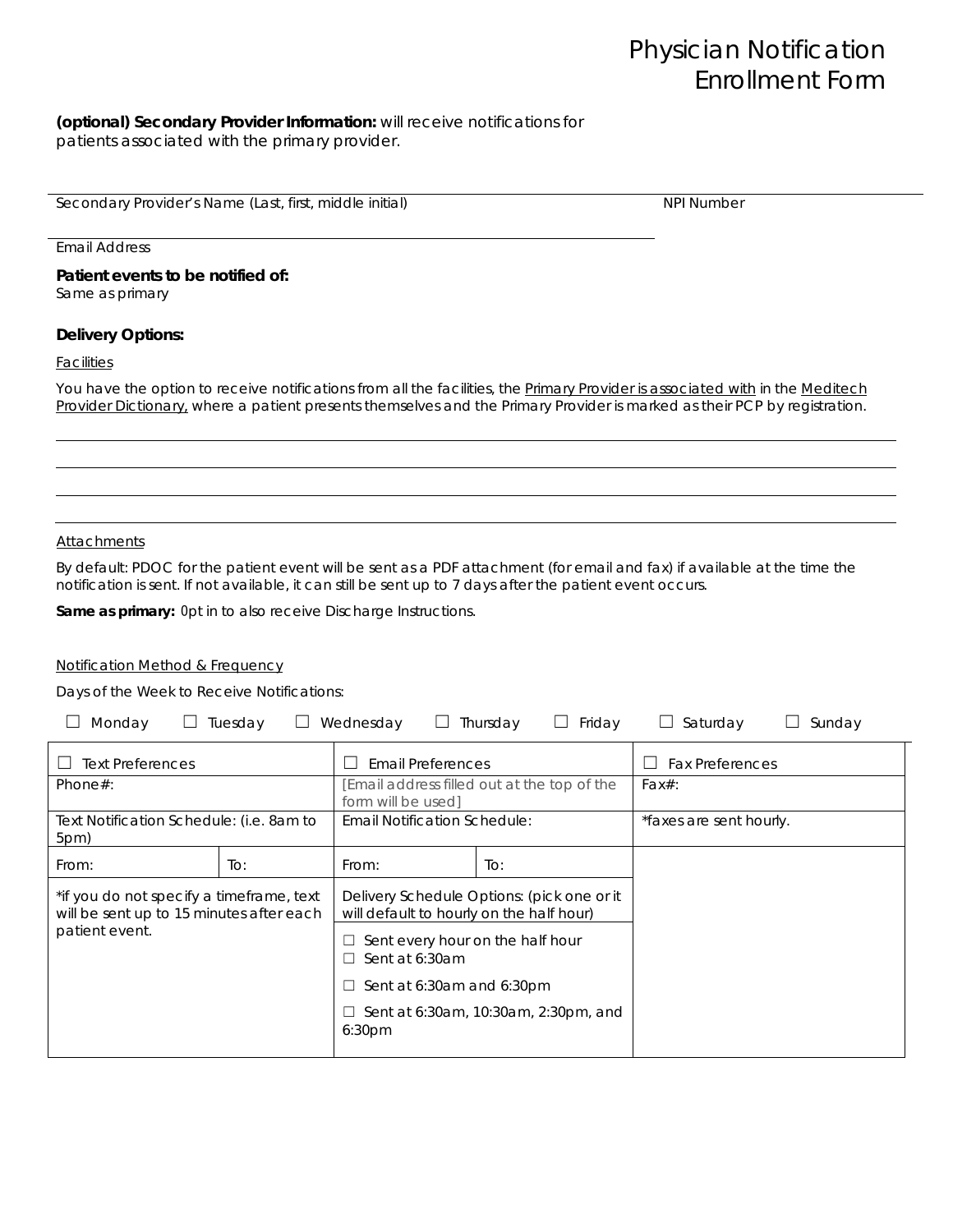#### **(optional) Proxy Delegation #1 Information:** will receive notifications for patients associated with the primary provider. Submit up to 3 proxies.

Proxy's Name (Last, first, middle initial) and the state of the Relationship to Provider (i.e. office staff)

**Patient events to be notified of:**  Same as primary

### **Delivery Options:**

**Facilities** 

You have the option to receive notifications from all the facilities, the Primary Provider is associated with in the Meditech *Provider Dictionary, where a patient presents themselves and the Primary Provider is marked as their PCP by registration.* 

#### Attachments

By default: PDOC for the patient event will be sent as a PDF attachment (for email and fax) if available at the time the notification is sent. If not available, it can still be sent up to 7 days after the patient event occurs.

**Same as primary:** Opt in to also receive Discharge Instructions.

#### Notification Method & Frequency

Days of the Week to Receive Notifications:

| Monday                                                                                                 | Tuesday | Wednesday                                                        | Friday<br>Thursday                          | $\Box$ Saturday         | Sunday |
|--------------------------------------------------------------------------------------------------------|---------|------------------------------------------------------------------|---------------------------------------------|-------------------------|--------|
| <b>Text Preferences</b>                                                                                |         | <b>Email Preferences</b>                                         |                                             | <b>Fax Preferences</b>  |        |
| Phone $#$ :                                                                                            |         | Email address filled out at the top of the<br>form will be used] |                                             | $Fax#$ :                |        |
| Text Notification Schedule: (i.e. 8am to<br>5pm)                                                       |         | Email Notification Schedule:                                     |                                             | *faxes are sent hourly. |        |
| From:                                                                                                  | To:     | From:                                                            | $\overline{1}$ O:                           |                         |        |
| *if you do not specify a timeframe, text<br>will be sent up to 15 minutes after each<br>patient event. |         | will default to hourly on the half hour)                         | Delivery Schedule Options: (pick one or it  |                         |        |
|                                                                                                        |         | Sent every hour on the half hour<br>⊔<br>Sent at 6:30am<br>□     |                                             |                         |        |
|                                                                                                        |         | Sent at 6:30am and 6:30pm<br>$\Box$                              |                                             |                         |        |
|                                                                                                        |         | 6:30 <sub>pm</sub>                                               | $\Box$ Sent at 6:30am, 10:30am, 2:30pm, and |                         |        |

Email Address Location/Practice Name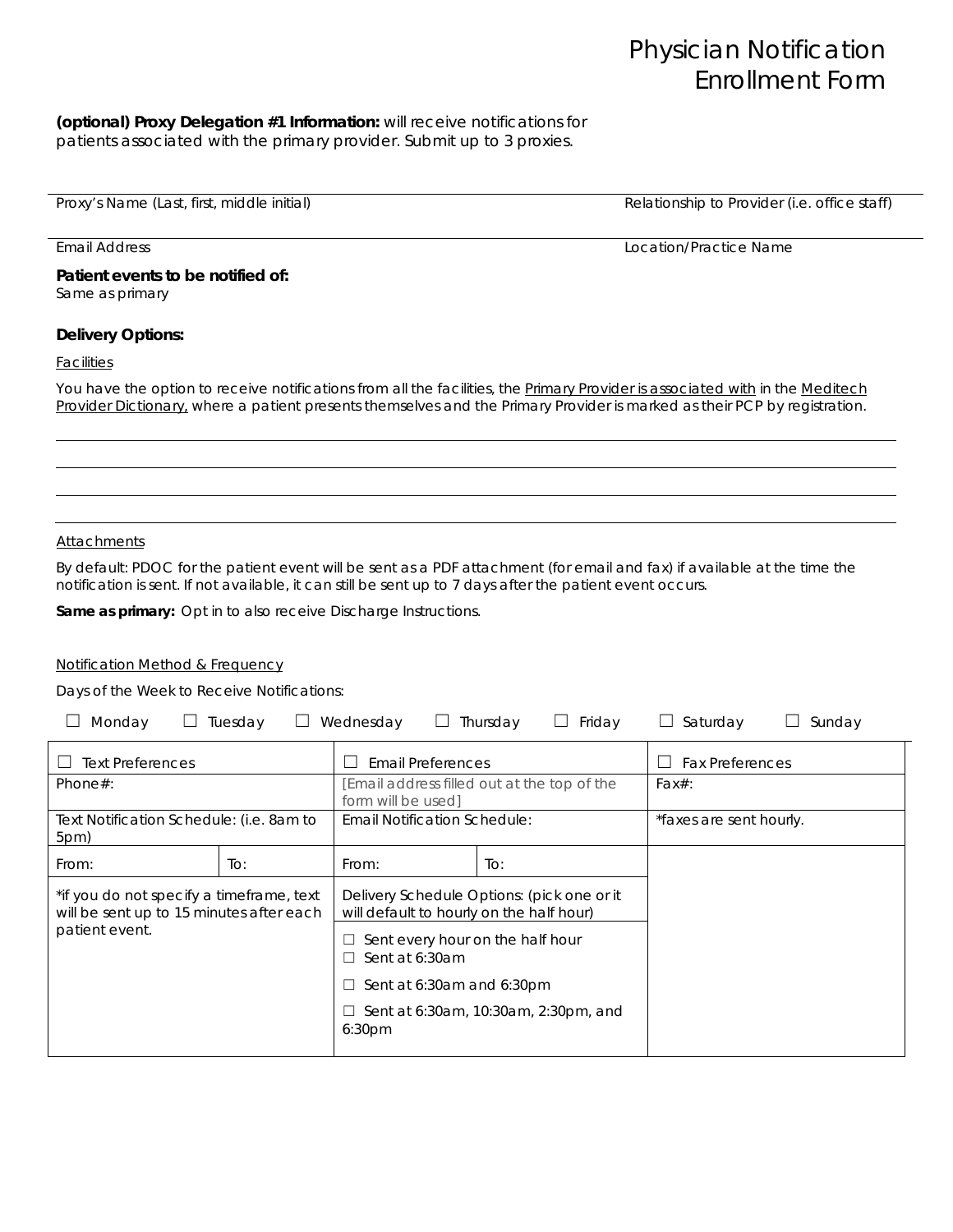#### **(optional) Proxy #2 Delegation Information:** will receive notifications for patients associated with the primary provider. Submit up to 3 proxies.

Proxy's Name (Last, first, middle initial) and the state of the Relationship to Provider (i.e. office staff)

Email Address Location/Practice Name

**Patient events to be notified of:**  Same as primary

### **Delivery Options:**

**Facilities** 

You have the option to receive notifications from all the facilities, the Primary Provider is associated with in the Meditech *Provider Dictionary, where a patient presents themselves and the Primary Provider is marked as their PCP by registration.* 

#### Attachments

By default: PDOC for the patient event will be sent as a PDF attachment (for email and fax) if available at the time the notification is sent. If not available, it can still be sent up to 7 days after the patient event occurs.

**Same as primary:** Opt in to also receive Discharge Instructions.

#### Notification Method & Frequency

Days of the Week to Receive Notifications:

| Monday                                                                                                 | Tuesday | Wednesday                                                         | Thursday<br>Friday                          | $\Box$ Saturday         | Sunday |
|--------------------------------------------------------------------------------------------------------|---------|-------------------------------------------------------------------|---------------------------------------------|-------------------------|--------|
| <b>Text Preferences</b>                                                                                |         | <b>Email Preferences</b>                                          |                                             | <b>Fax Preferences</b>  |        |
| Phone $#$ :                                                                                            |         | [Email address filled out at the top of the<br>form will be used] |                                             | $Fax#$ :                |        |
| Text Notification Schedule: (i.e. 8am to<br>5pm)                                                       |         | <b>Email Notification Schedule:</b>                               |                                             | *faxes are sent hourly. |        |
| From:                                                                                                  | To:     | From:                                                             | To:                                         |                         |        |
| *if you do not specify a timeframe, text<br>will be sent up to 15 minutes after each<br>patient event. |         | will default to hourly on the half hour)                          | Delivery Schedule Options: (pick one or it  |                         |        |
|                                                                                                        |         | Sent every hour on the half hour<br>⊔<br>Sent at 6:30am<br>П      |                                             |                         |        |
|                                                                                                        |         | Sent at 6:30am and 6:30pm<br>⊔                                    |                                             |                         |        |
|                                                                                                        |         | 6:30pm                                                            | $\Box$ Sent at 6:30am, 10:30am, 2:30pm, and |                         |        |